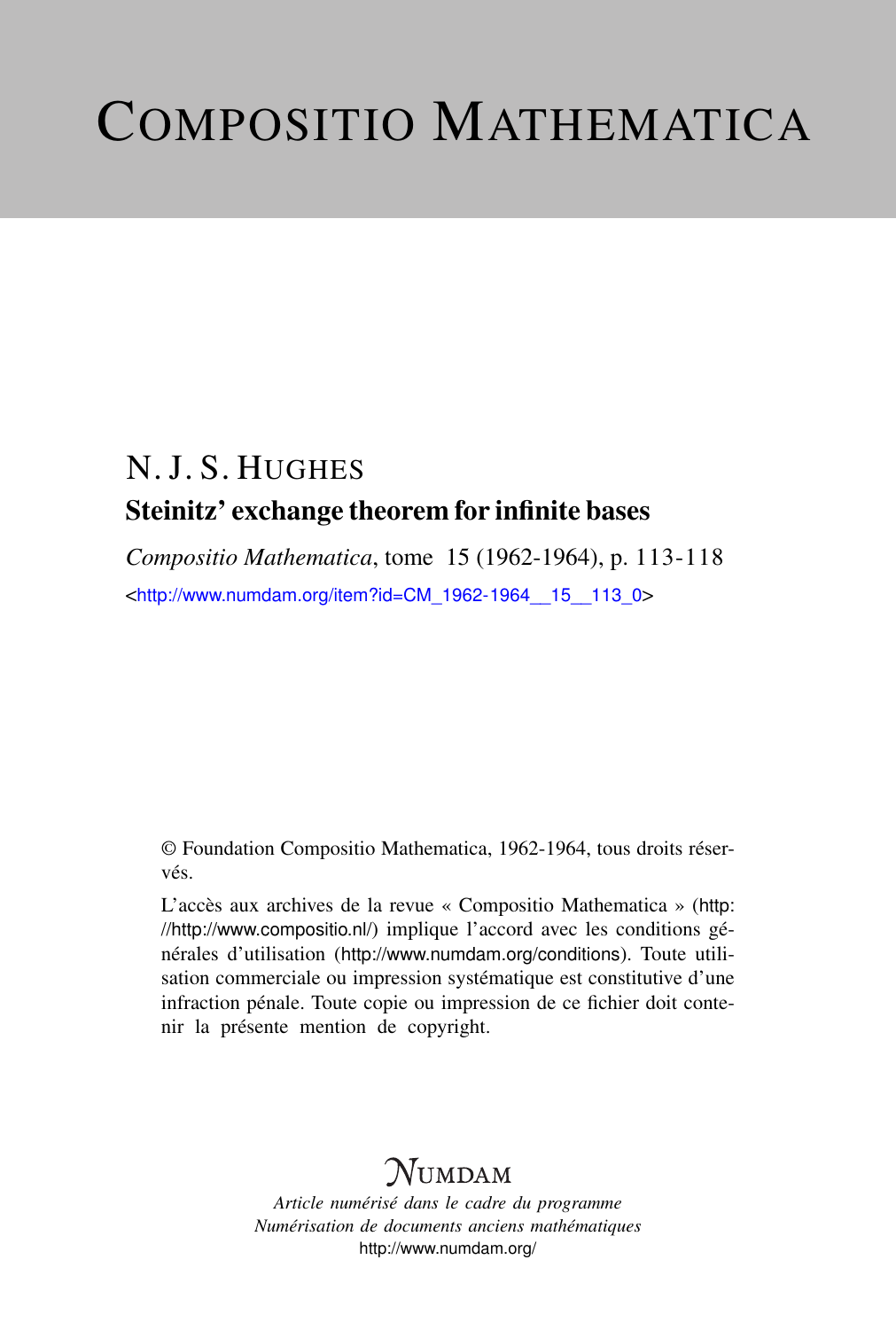### Steinitz' Exchange Theorem for Infinite Bases

by

N. J. S. Hughes

Given a system in which a suitable relation of dependence is defined, we give a construction (assuming well ordering), by which some of the elements of any basis may be replaced, in a one-one manner, by all the elements of any independent subset to give a new basis.

#### 1. Definitions and notation

We call the set S a dependence space if there is defined a set  $\Lambda$ , whose members are finite subsets of S, each containing at least 2 elements, and if the Transitivity Axiom (below) is satisfied.

We shall use  $a, b, c, x, y$  (with or without suffixes) to denote elements of S and A, B, C, X for subsets of S and also  $i, j$  for suffixes and  $I, J$  for sets of suffixes and n will always be a positive integer.

 $A + B$  will denote the union of the *disjoint* sets A and B and  $A - B$  the set of those elements of A which are not in B.

We call A directly dependent if  $A \in \Delta$ .

If either  $x \in A$  or there exist distinct  $x_0, x_1, \ldots, x_n$ , such that

$$
(x_0, x_1, \ldots, x_n) \in \varDelta,
$$
 (1)

where  $x_0 = x$  and  $x_1, \ldots, x_n \in A$ , we call x dependent on A, denoted by  $x \sim \sum A$ , and directly dependent on  $(x)$  or  $(x_1, \ldots, x_n)$ respectively. .

We say that  $A$  is *dependent* if  $(1)$  is satisfied for some distinct  $x_0, x_1, \ldots, x_n \in A$ , and otherwise that A is independent.

If A is independent and, for any  $x \in S$ ,  $x \sim \sum A$ , then A is a basis of S.

If  $A = (a_i)_{i \in I}$  then  $\sum A$  and  $\sum_{i \in I} a_i$  are equivalent symbols. Also  $\Sigma A+\Sigma B$  and  $\Sigma(A \cup B)$  are equivalent symbols.

If either  $x = a$  or (1) is satisfied for some  $n \ge 1$ , with  $x_0 = x$ ,  $x_1 = a$ , and, for  $2 \leq m \leq n$ ,  $x_m \in C$ , we write

$$
x \sim (a) + \sum C. \tag{2}
$$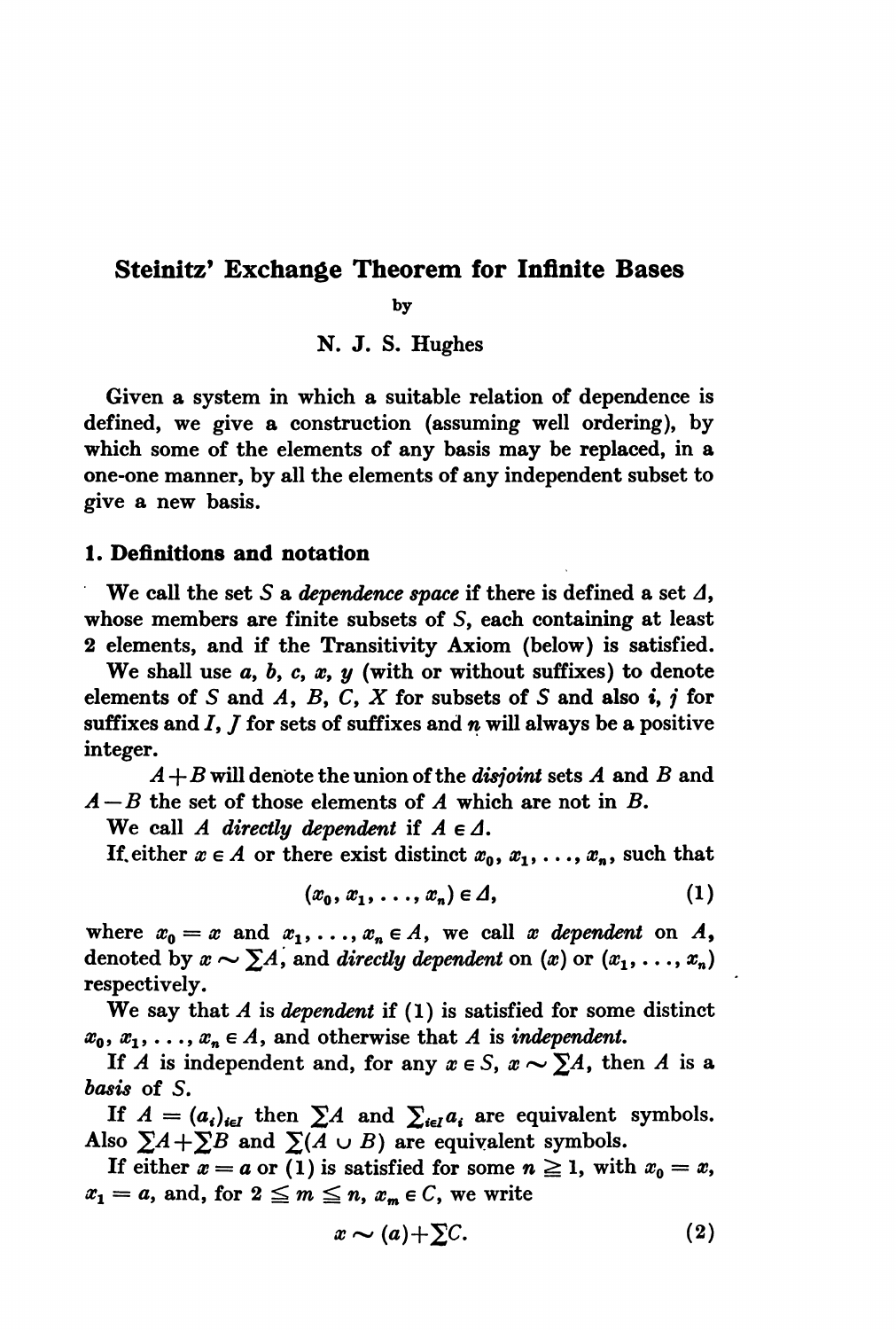Clearly, (2) implies  $a \sim (x) + \sum C$ .

We assume the following Transitivity Axiom:

if  $x \sim \sum A$  and, for all  $a \in A$ ,  $a \sim \sum B$ , then  $x \sim \sum B$ .

In particular, we may take S to be the set of all non-zero elements of a vector space over a field  $F$ , and have  $(1)$  if and only if

$$
\xi_0 x_0 + \ldots + \xi_n x_n = 0
$$

for some non-zero  $\xi_0, \ldots, \xi_n$  in F.

#### 2. Well ordered subsets

We now assume that  $A = (a_i)_{i \in I}$  is well ordered, I being also well ordered, and assume the Principle of Transfinite Induction in the form:

 $(i \in I)$ ,  $P(i)$ , (i.e.  $P(i)$  is true for all  $i \in I$ ), if

$$
(i \in I), (j < i) \Rightarrow P(j) \cdot \Rightarrow P(i).
$$

LEMMA 1

If  $(i \in I)$ ,  $a_i \sim \sum_{i \leq i} a_i + \sum C_i$ , then  $(i \in I)$ ,  $a_i \sim \sum C$ . This is easily proved by Transfinite Induction.

LEMMA 2

If  $A+C$  is a basis of S and

$$
(i \in I), x_i \sim (a_i) + \sum_{j < i} a_j + \sum C,\tag{1}
$$

then the  $x_i$  are distinct and not in C,  $X+C$  is a basis of S, where  $X = (x_i)_{i \in I}$ , and

$$
(i \in I), a_i \sim (x_i) + \sum_{j (2)
$$

Also, if

$$
y \sim (a_i) + \sum_{j < i} a_j + \sum C,\tag{3}
$$

then

 $\mathcal{I} \rightarrow$ 

$$
y \sim (x_i) + \sum_{j < i} x_j + \sum C. \tag{4}
$$

From (1), we have

$$
(i \in I), a_i \sim (x_i) + \sum_{j (5)
$$

and hence, by Transfinite Induction,

$$
(i \in I), a_i \sim \sum_{j \leq i} x_j + \sum C.
$$
 (6)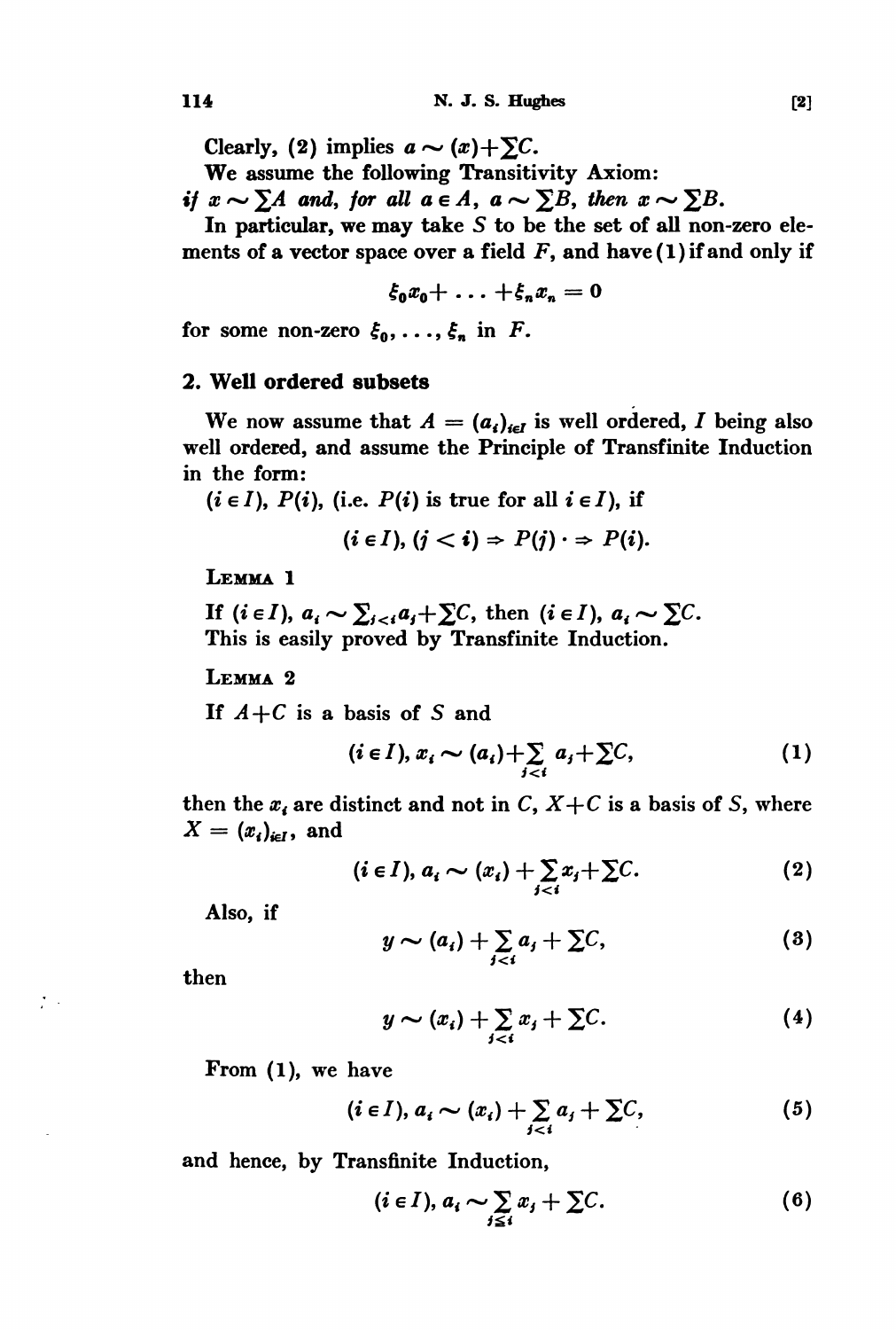From (8) and (6), we have

$$
y \sim \sum_{j \leq i} x_j + \sum C. \tag{7}
$$

If

$$
y \sim \sum_{j < i} x_j + \sum C,\tag{8}
$$

then, by (1),

$$
y \sim \sum_{j
$$

and hence, since, by (8),

$$
a_i \sim (y) + \sum_{j  
\n
$$
a_i \sim \sum_{j (9)
$$
$$

which is a contradiction, since  $A + C$  is independent.

. From (7) and the falsity of (8), we have (4), and then, putting  $y = a_i$ , also (2).

If 2 of the  $x_i$  were equal, or if an  $x_i$  were in C, or if  $X+C$  were dependent, we would have (since  $C$  is independent) a relation of the form:

$$
x_i \sim \sum_{j
$$

Then, by (1), we would have

$$
x_i \sim \sum_{j
$$

and, by (5), again (9).

Thus  $X+C$  is independent and, by (6), is a basis of S.

#### 3. Proof of Steinitz' exchange theorem

#### **THEOREM**

If  $A$  is a basis and  $B$  an independent subset (both being well ordered) of the dependence space S, then there is a definite subset A' of A, such that  $B + (A - A')$  is also a basis of S, and a definite one-one correspondence between A' and B.

If B is a basis of S, then  $A' = A$ .

We shall suppose that  $A = (a_i)_{i \in I}$  where I is well ordered and shall define successively disjoint subsets  $I(1), I(2), \ldots$  and, for all i in their union, distinct elements  $b_i$  of B.

115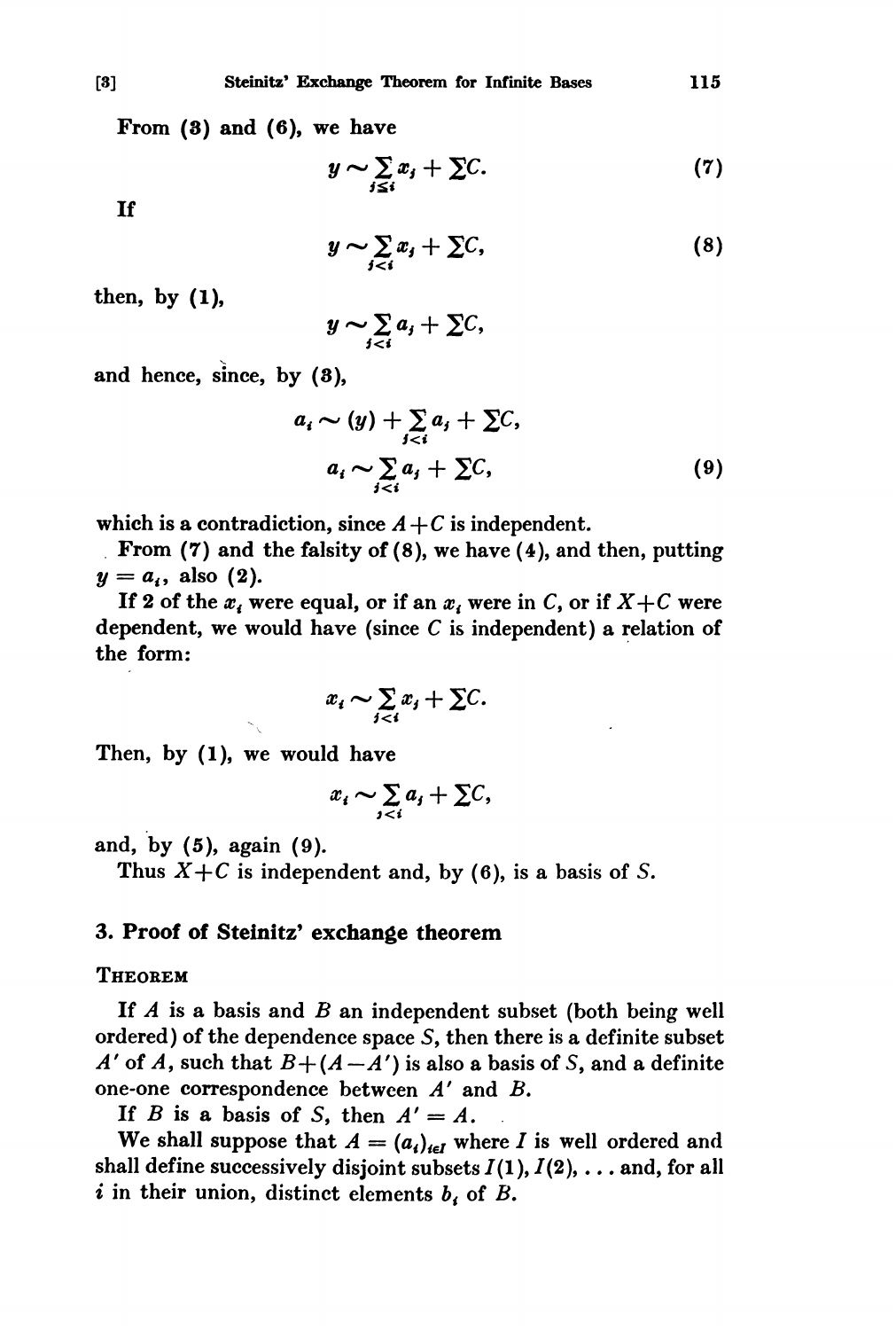We suppose that  $I(1), \ldots, I(p)$  have been defined and also, for all  $i \in I(1) + \ldots + I(p)$ , distinct  $b_i \in B$ .

We let

$$
J(p) = I - (I(1) + \ldots + I(p)), \qquad (1)
$$

$$
Ap = (aip)i\in J(p), where, (i \in J(p)), aip = ai, (2)
$$

$$
(q=1,\ldots,p), B^q=(b_i)_{i\in I(q)}.
$$
 (3)

We shall further suppose that  $A_{\nu}$ , defined by

$$
A_p = A^p + B^1 + \ldots + B^p \tag{4}
$$

is a basis of S.

If  $p = 0$ , we define  $J(0) = I$ ,  $A^0 = A_0 = A$ .

If  $b \in B-(B^1+\ldots+B^p)$ , since  $A_p$  is a basis of S and B is independent, we have a relation of the form:

$$
b \sim (a_i^p) + \sum_{j < i} a_j^p + \sum B^1 + \ldots + \sum B^p. \tag{5}
$$

In (5),  $i = i(p+1, b)$  may, by the well ordering of  $J(p)$ , be supposed the least possible, but it follows easily from the independence of  $A_p$  that the set of elements, on which b is directly dépendent, is in fact unique.

We now define  $I(p+1)$  to be the set of all i in  $J(p)$ , such that  $i = i(p+1, b)$ , for some  $b \in B - (B<sup>1</sup>+ \ldots + B<sup>p</sup>)$ , and  $b_i$  to be the first such b (in the well ordering of B) and may replace p by  $p+1$ in the definitions (1) to (4).

We then have

$$
(i \in I(p+1)), b_i \sim (a_i^p) + \sum_{j (6)
$$

By Lemma 2, with  $A^p$  for  $A, B^1 + \ldots + B^p$  for C and

$$
(i \in I(p+1)), x_i = b_i, (i \in J(p+1)), x_i = a_i,
$$
 (7)

 $A_{n+1}$  is a basis of S.

By the last part of Lemma 2, (with  $i = i(p+1, b)$ ), and (7), we have

$$
(b\in B-(B^1+\ldots+B^{p+1}),\ i(p+2,\,b) (8)
$$

The process of successively defining the subsets  $I(1), I(2), \ldots$ of I and the corresponding disjoint subsets  $B^1$ .  $B^2$ , ... of B may be continued either until, for some p,  $B^1 + \ldots + B^p = B$  or to give an infinite sequence of subsets.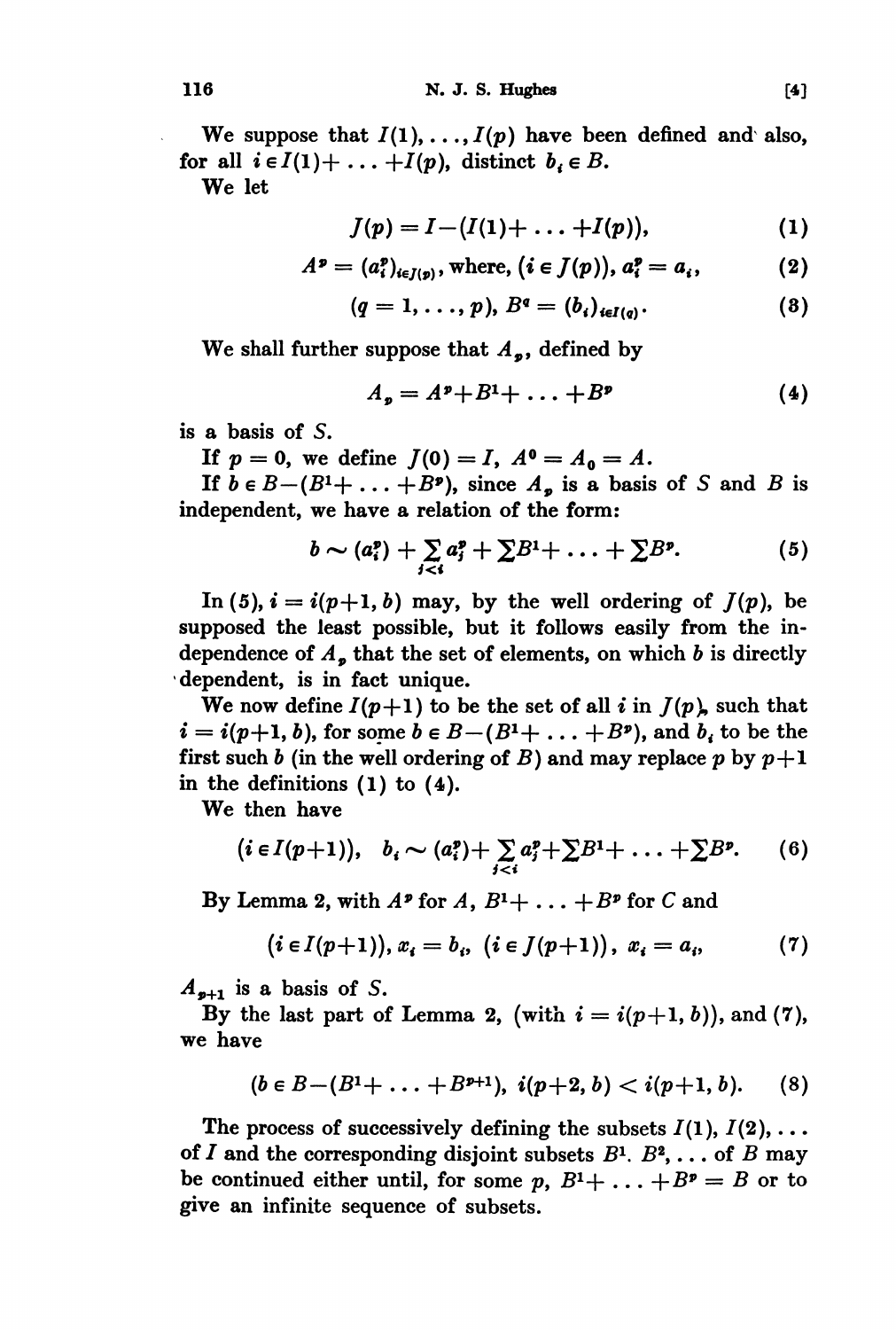In the latter case  $B = B^1 + B^2 + \ldots$ , for, by (8), if  $b \in B$ - $(B^{1}+B^{2}+\ldots),$ 

$$
i(1, b), i(2, b), \ldots
$$

would be an infinite, strictly descending sequence of members of  $I$ .

In each case we take  $A' = (a_i)_{i \in I(1) + I(2)+...}$  and the correspondence  $a_i \leftrightarrow b_i$  is one-one between A' and B.

In the former case,  $A-A' = A^p$  and, by (4),  $B+(A-A') = A_p$ and is therefore a basis of S.

In the latter case,  $A - A' \subseteq A^p$ , for all  $p \ge 0$ , and we see, by (4), that any finite subset of  $B + (A - A')$  is contained in  $A_p$  for sufficiently large p. Thus  $B+(A-A')$  is independent.

Since

$$
a_i \sim \sum_{j
$$

is trivial if  $i \in I - (I(1) + I(2) + ...)$  and follows from (6) if  $i \in I(p+1)$ , for any  $p \ge 0$ , by Lemma 1,

$$
(i\in I),\ a_i \sim \sum (A-A')+\sum B.
$$

Thus, being independent,  $B+(A-A')$  is a basis of S.

Finally, since a basis is a maximal independent subset, if B is a basis of S,  $A - A'$  is empty and  $A' = A$ .

#### 4. Rank

Since the bases of S coincide with its maximal independent subsets, S, assumed to be well ordered, has at least one basis, and by the last part of the Theorem, any 2 bases have the same cardinal number, which may be called the rank of S (with respect to  $\Delta$ ).

From the example at the end of § 1, we see that a vector space over a field has a unique rank.

If G is an additive Abelian group, we let S be the set of elements of infinite order and  $(x_0, \ldots, x_n) \in \Delta$  if and only if, for some non-zero integers  $N_0, \ldots, N_n$ ,

$$
N_0x_0+\ldots+N_nx_n=0.
$$

It now follows that the rank of G is unique (Kurosh, p. 140).

Now let  $G$  be a p-primary additive Abelian group and  $r$  be a positive integer. Let  $H$  be the subset of  $G$  generated by the union of the set of all  $g \in G$ , such that  $p^{r-1}g = 0$  and the set of all g, such that  $g = pg'$ , for some  $g' \in G$ .

 $[5]$